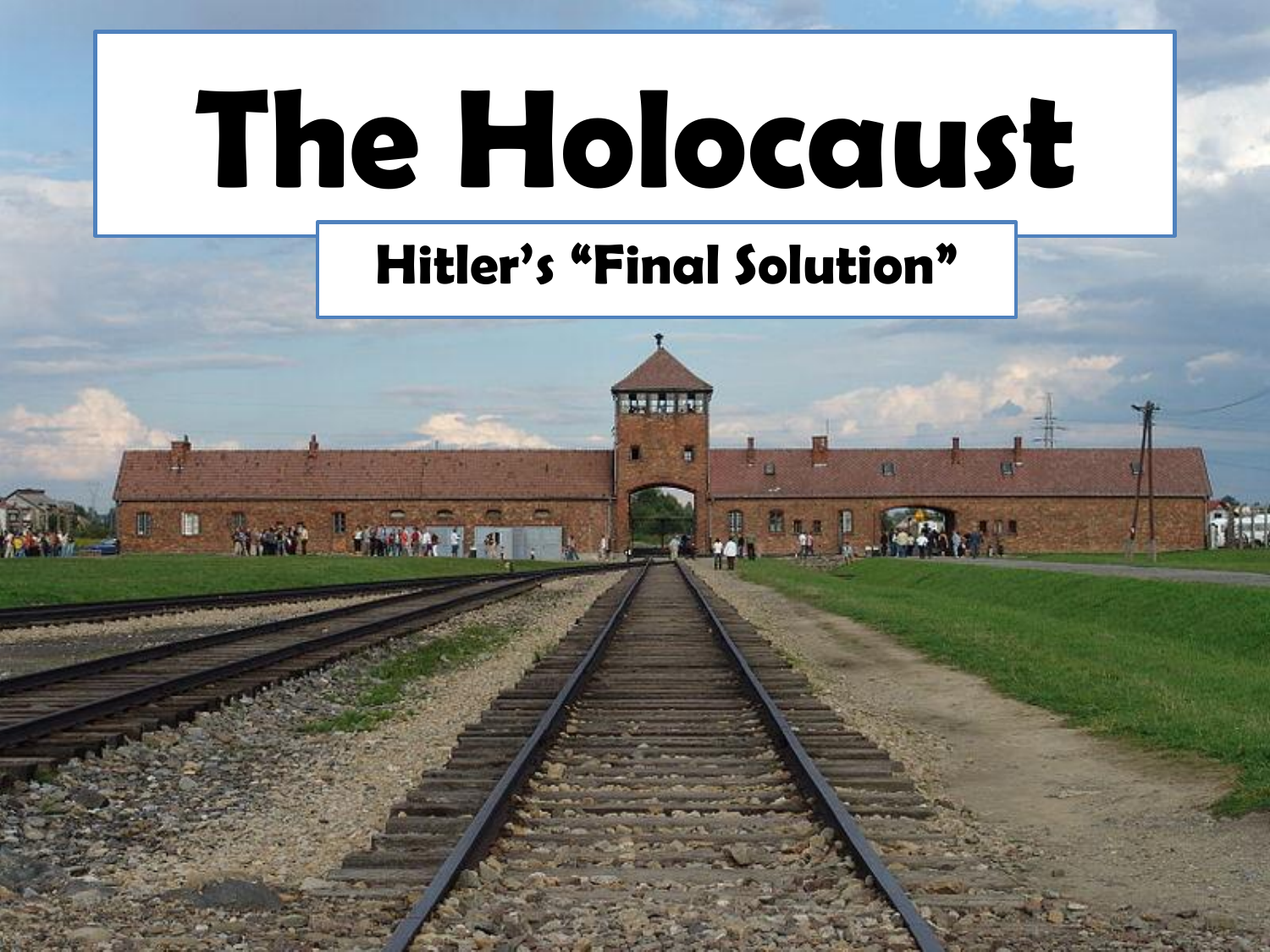#### Reasons for

- Hitler used Jews as scapegoat for Germany's problems
- Preached "Racial Supremacy" of Aryan (German) people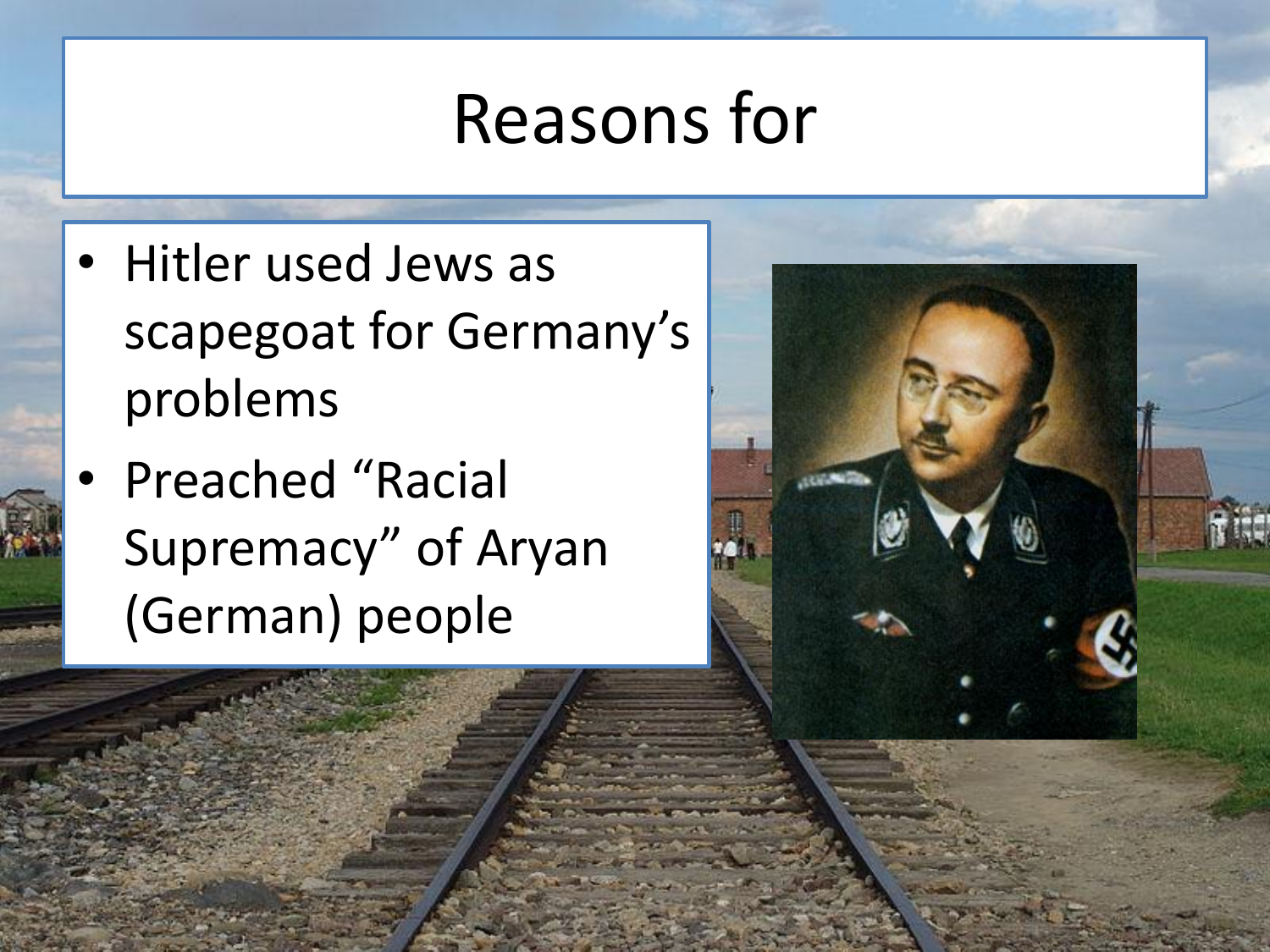### Early stages

- 1933 1938 Hitler enacts different laws that remove Jews from society
	- To the point where they are aliens in their own country
- 1939 The Ghetto System
	- Within conquered cities make special sections where Jews were isolated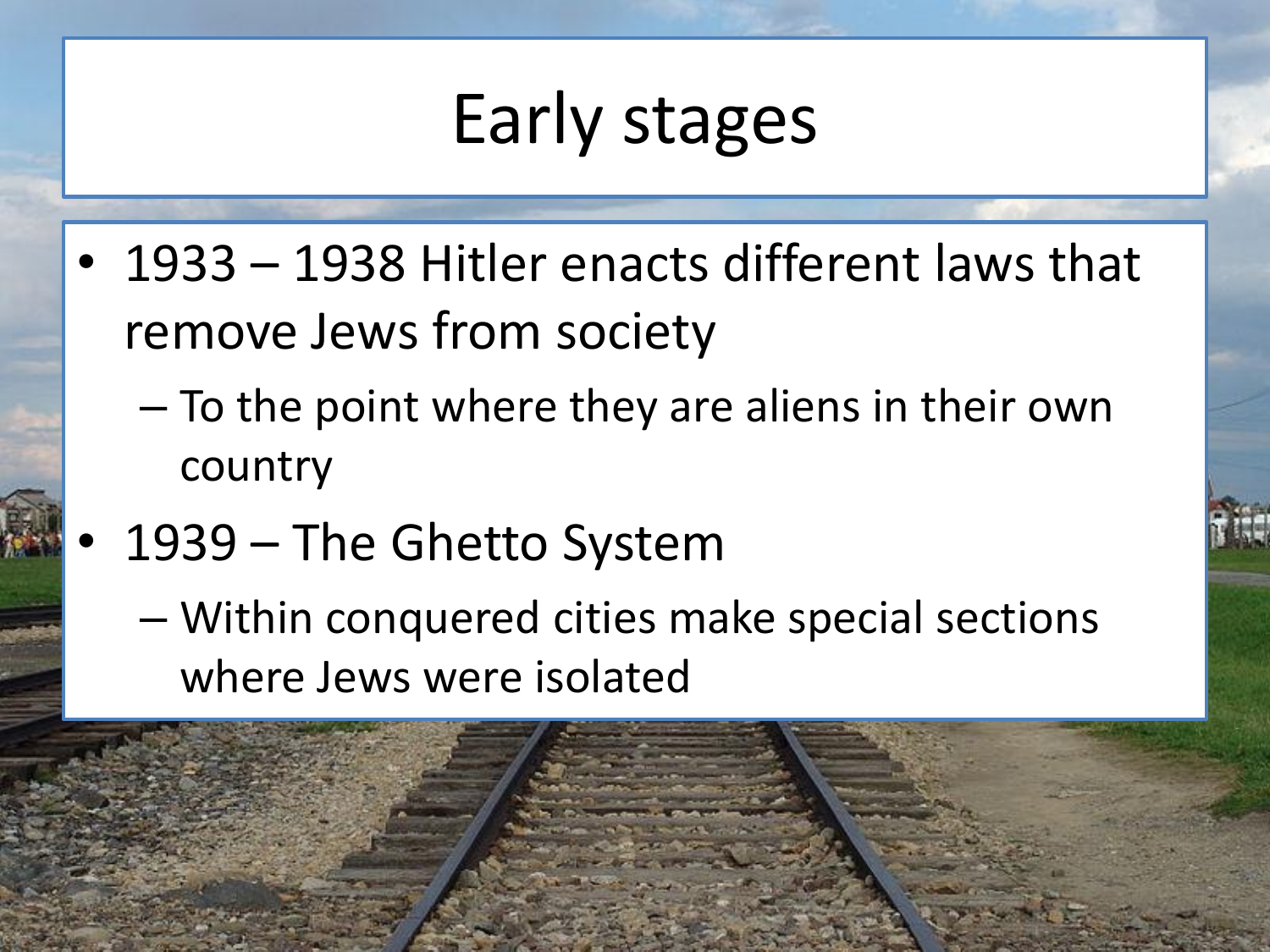### The Horrors of the Holocaust Anne Frank

- Jewish Residents of Amsterdam
- Hid with family is office building from  $'42 - '45$
- Died at Bergen-Belsen
- Diary Published in '47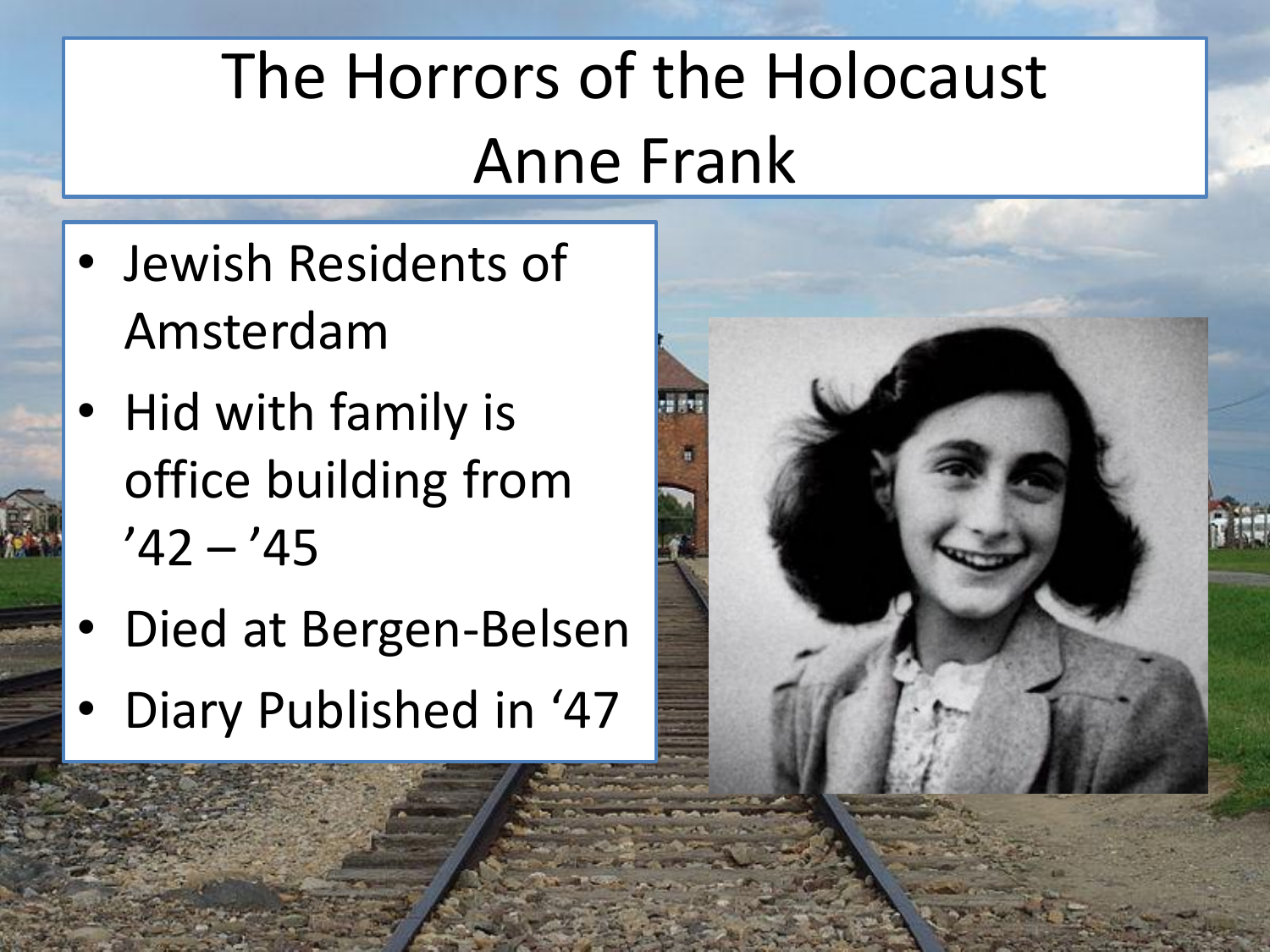#### The Einsatzgrupen

- Special German soldiers who followed behind German army to round up Jews
	- Carried out upwards of 2 million executions

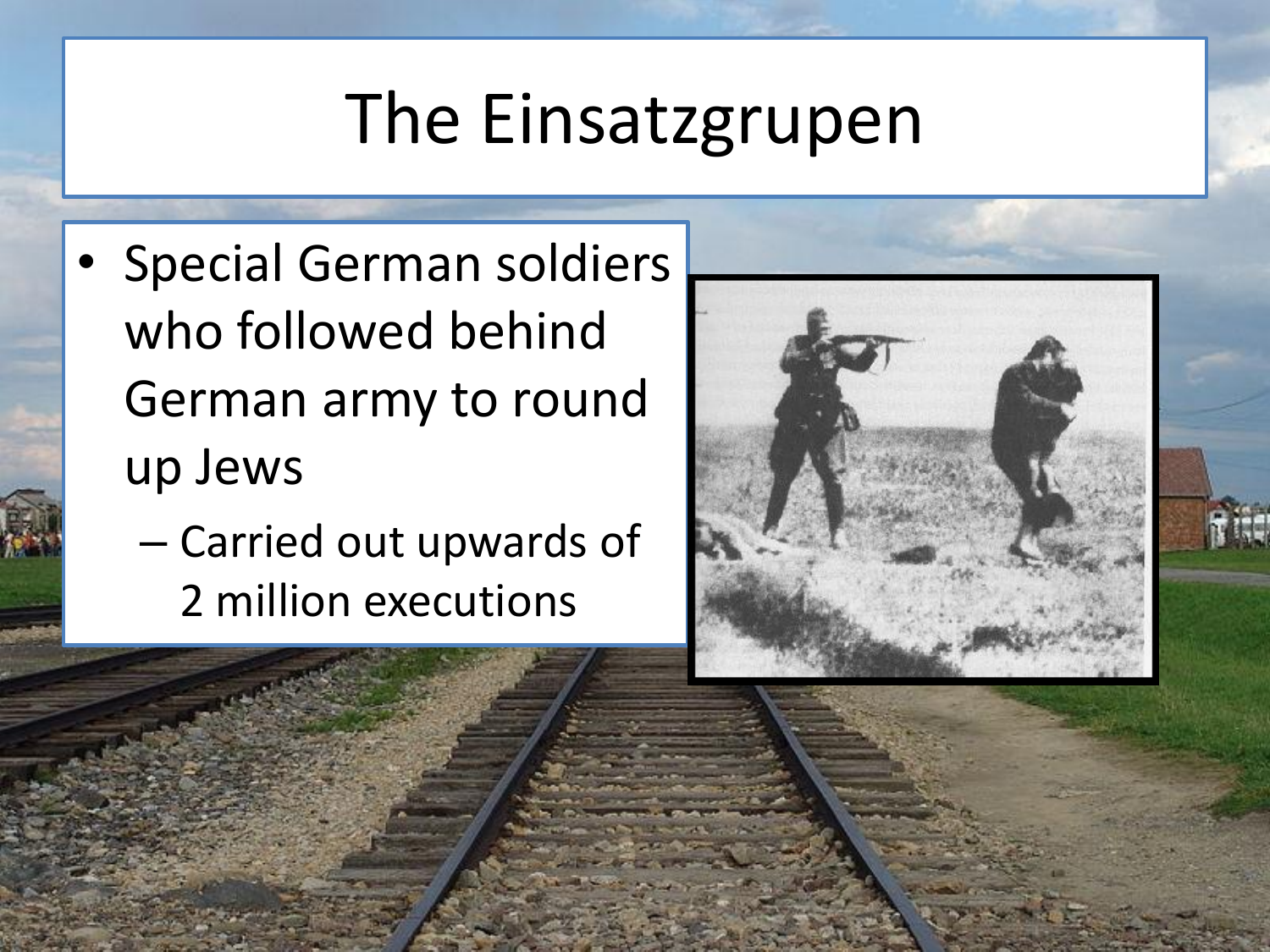#### Concentration Camps

- Started around 1942
- Labor camps
	- Intended to kill the Jews by overwork and starvation
	- Completing meaningless tasks most of the time
- Death Camps
	- Used purely as a means of extermination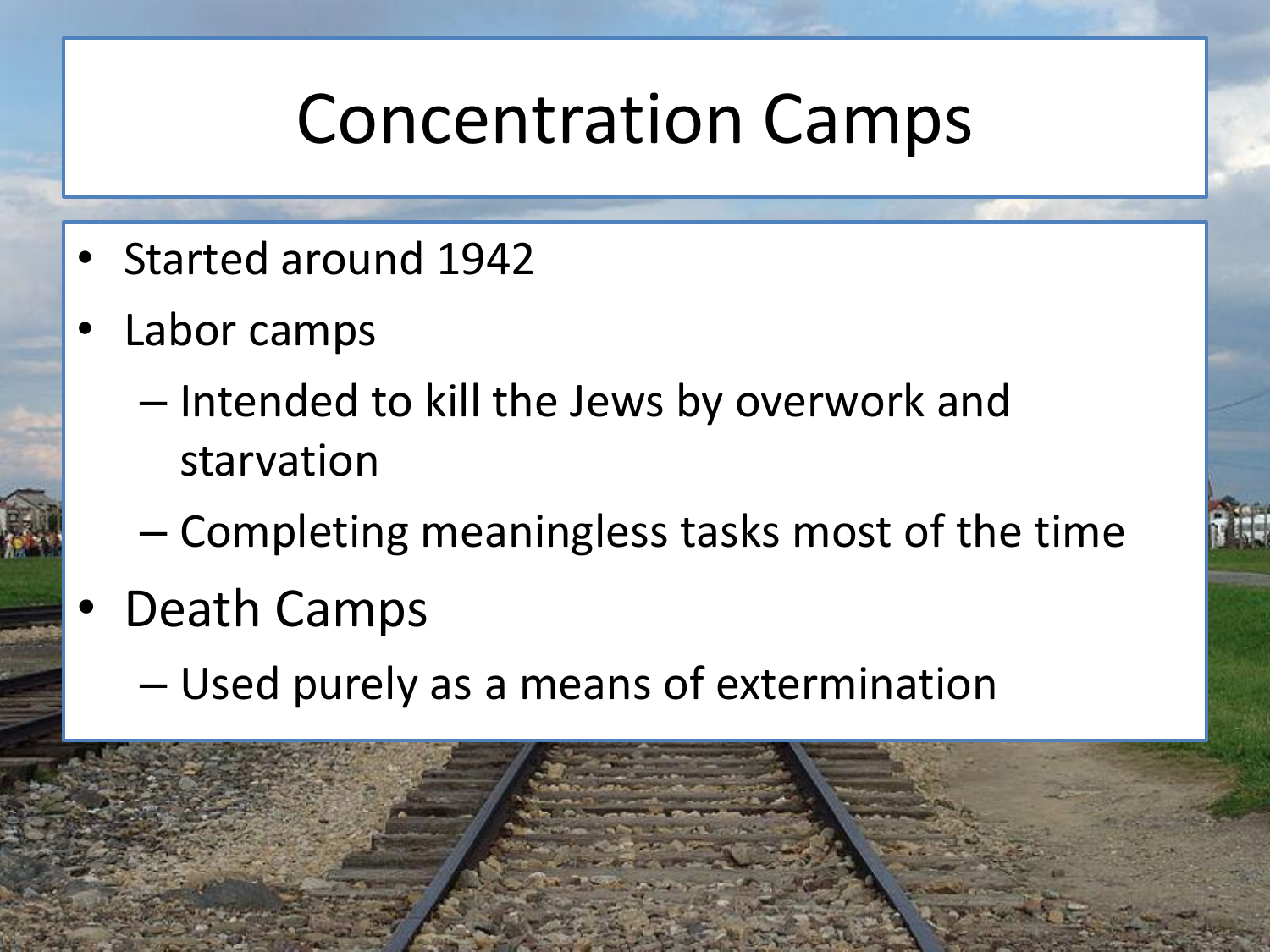## Horrors of the Holocaust

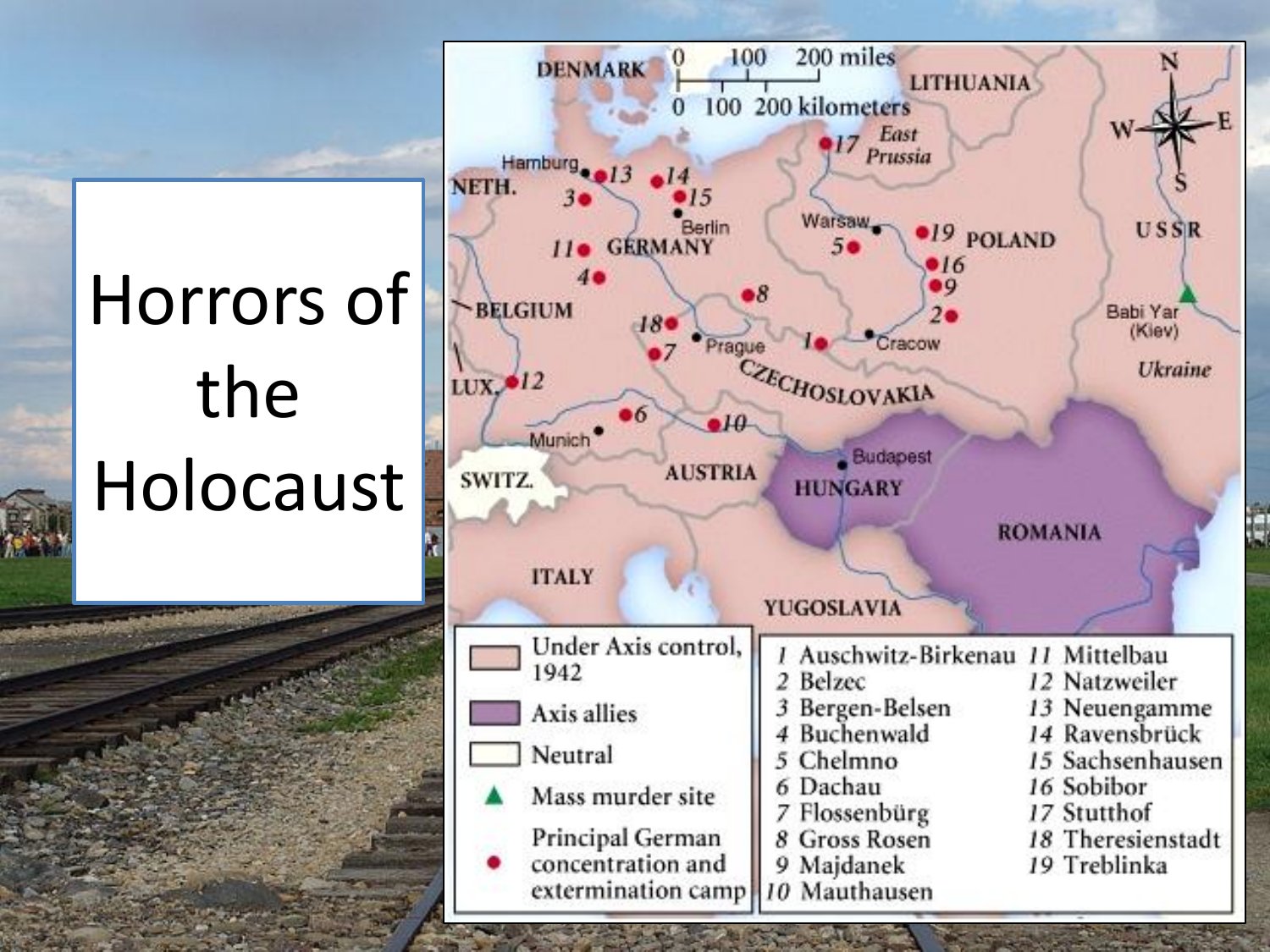### Horrors **of the Holocaust Exposed**

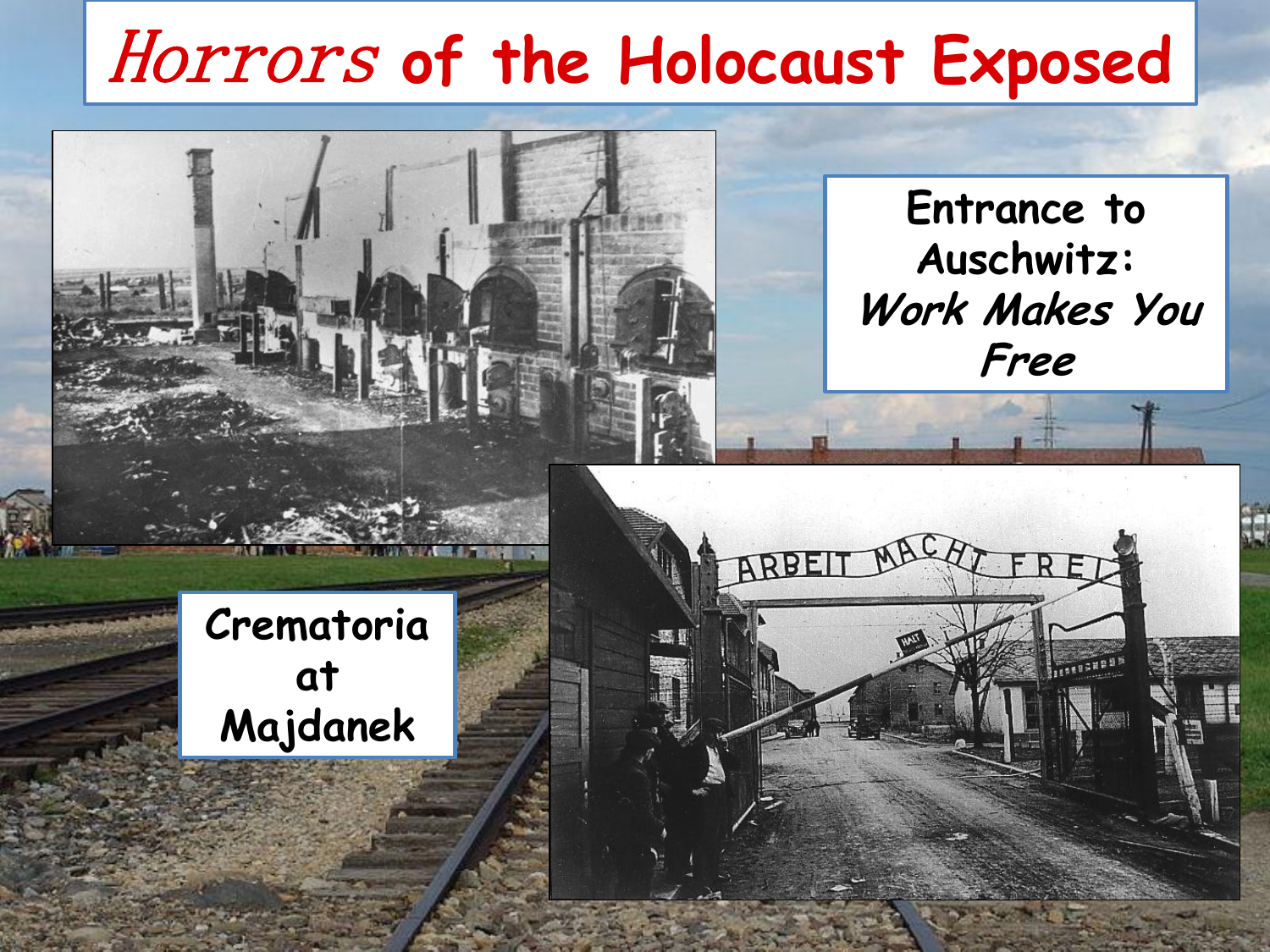#### *Horrors* **of the Holocaust Exposed-Slave Labor at Buchenwald**



Author who wrote "Night"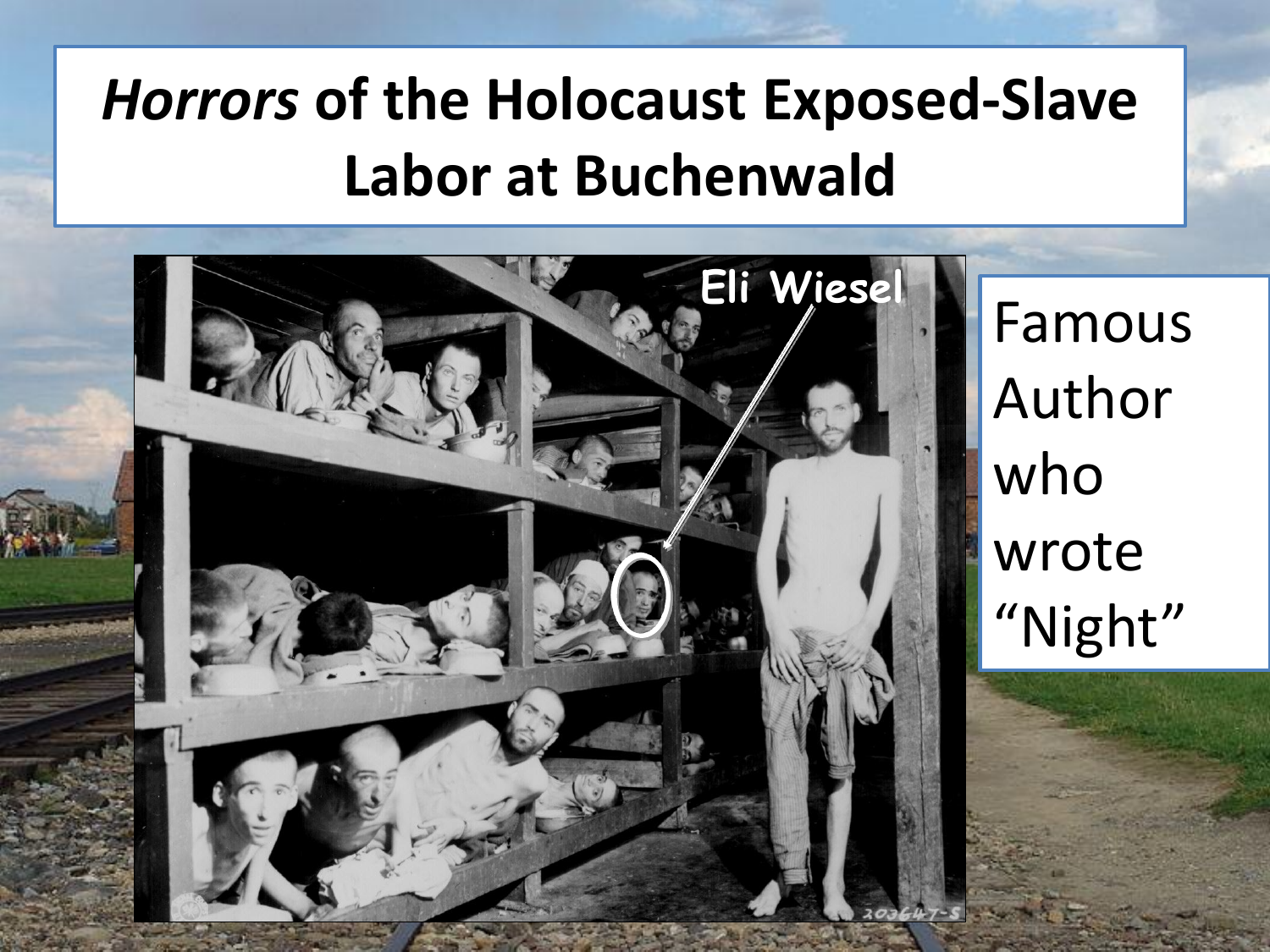